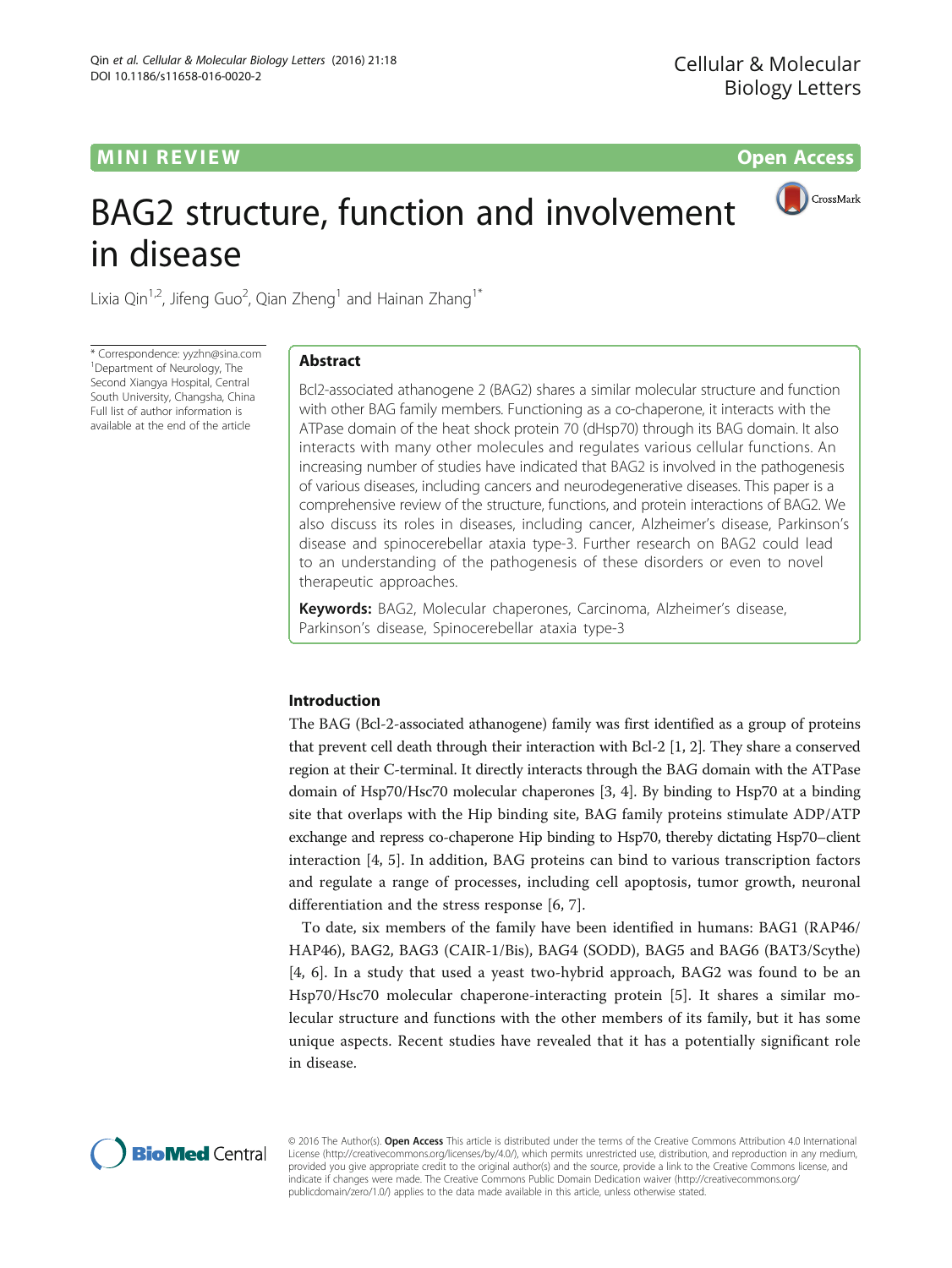## BAG2 location

In humans, BAG2 is widely expressed in many tissues, including brown adipose, heart and lung tissue. BAG2 has also recently been in various types of tumor cells, including renal cell carcinoma, glioblastoma and thyroid carcinoma cells [[8](#page-8-0)–[11](#page-8-0)]. Immunofluorescence co-localization analysis revealed that BAG2 is associated with certain cellular components, including the mitochondria [[12\]](#page-8-0), endoplasmic reticulum [\[13](#page-8-0), [14](#page-8-0)] and microtubules [\[15](#page-8-0)].

# BAG2 structure

Studies on the crystal structure of BAG family proteins show that the BAG domain contains between 110 and 124 amino acids forming three anti-parallel α-helices with a relatively conserved C-terminus. Hsc70/Hsp70 binds with the second and third α-helix [[16\]](#page-8-0). Additionally, there are domains at the N-terminus that mediate binding to other partners (Fig. 1).

BAG2 is an Hsp70/Hsc70 molecular chaperone-interacting protein originally discovered using yeast two-hybrid screening. It is composed of 211 amino acids. Although the C-terminus of BAG2 is classified as a BAG domain, researchers have found that it shares a low level of homology with other BAG domains. So, does the widely accepted functional model of BAG domain apply to BAG2?

Using crystallographic technology, Xu et al. [\[14\]](#page-8-0) successfully crystallized residues 107 through 189 of murine BAG2 and determined the crystal structures of the C-terminal domain, both in the free form and in complex with the nucleotide-binding domain (NBD) of Hsp70/Hsc70. They found that the BAG2 C-terminal domain adopts a novel dimeric structure in the Hsp70/Hsc70 binding mode, and that this structure differs

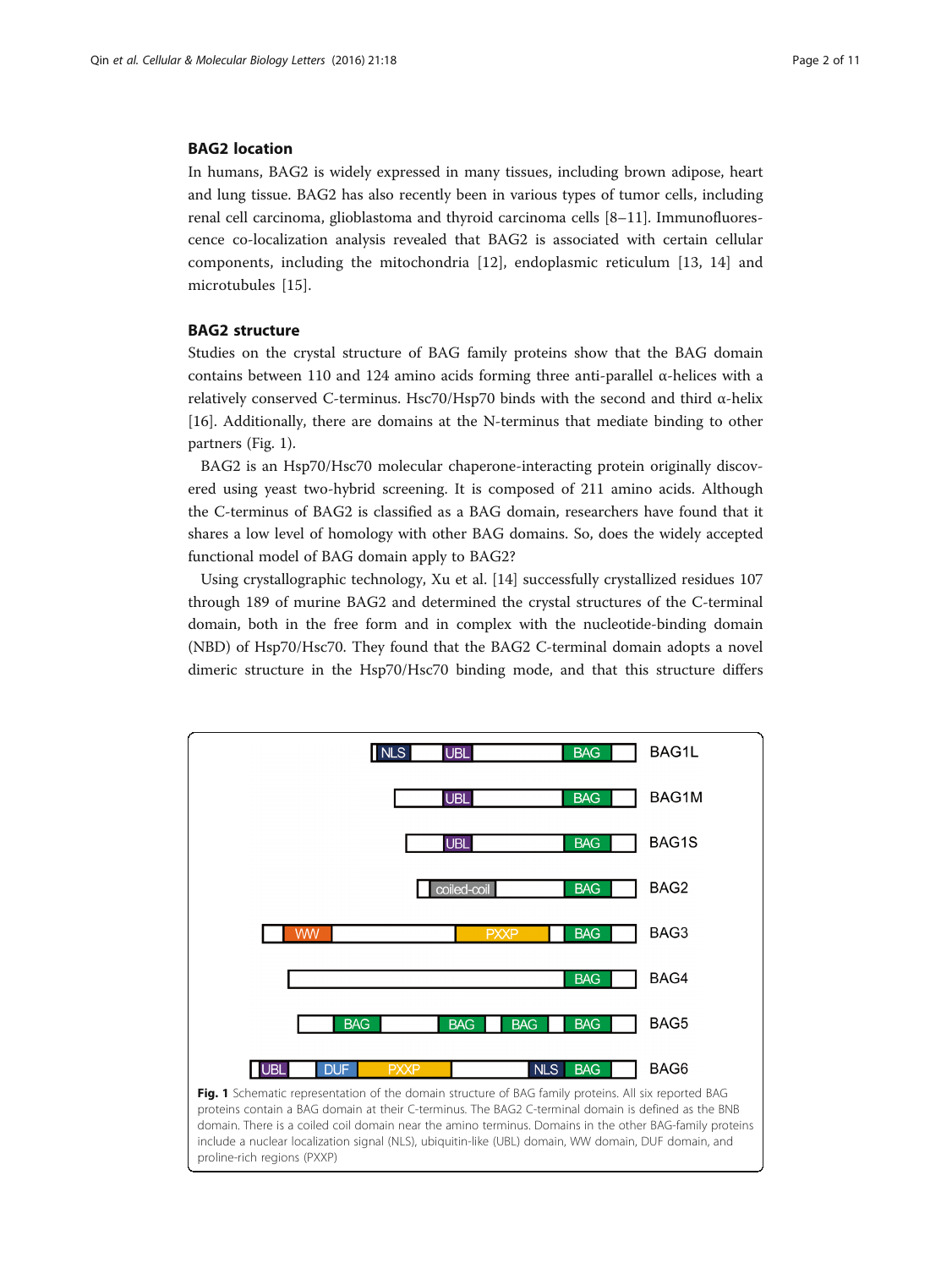greatly from those of known BAG domains and from those of other Hsp70/Hsc70 nucleotide exchange factors (NEF). Moreover, they definitively showed clientbinding site overlap with the Hsp70/Hsc70-binding site. They suggested that the BAG2 C-terminal domain with its atypical dimeric structure should be considered a unique Hsp70/Hsc70–NEF and proposed that it be defined as the BNB (brand new BAG) domain.

Meanwhile, crystallization and preliminary X-ray crystallographic analysis of the BAG2 N-terminal domain (NTD) suggested that it forms a dimer and adopts a folded conformation distinct from any other domains annotated in the Pfam or SMART domain databases [[17\]](#page-8-0).

#### Functions of BAG2 regions

The BAG2 BNB domain harbors dual functions of nucleotide exchange and client binding. When binding with ATP, Hsp70 exhibits low substrate affinity, whereas in the ADP-bound state, it has high affinity for its substrates. As Hsp70-mediated protein refolding is limited by an inherently low rate of nucleotide exchange, efficient protein refolding requires interaction between Hsp70 and NEFs. Previous studies have indicated that BAG2 binds with high affinity to the ATPase domain of Hsp70 and inhibits its chaperone activity in a Hiprepressible manner. The NEF function of BAG2, which accelerates the ATPase cycle, can affect folding, aggregation and degradation reactions in different ways depending on the associated client and the cooperation with other chaperones and co-chaperones [\[4, 5](#page-8-0), [14\]](#page-8-0). In addition to being an NEF, BAG2 also has intrinsic chaperone client-binding activity.

Aside from the formation of the BAG–Hsp70 complex, BAG proteins functionally interact with a variety of binding partners and coordinate diverse cellular processes, such as stress signaling, cell division, cell death and cell differentiation [\[5](#page-8-0), [6, 18\]](#page-8-0). Additionally, BAG2 is an inhibitor of the Hsp70-binding E3 ubiquitin ligase CHIP (carboxyl-terminus of Hsp70-interacting protein) [\[19](#page-8-0)]. BAG2 inhibits CHIP-mediated ubiquitination, which requires the BAG2 NTD [[20](#page-8-0)]. However, the exact mechanism by which BAG2 NTD is involved in proteasomal degradation remains to be elucidated.

## Interaction with molecular chaperones

Molecular chaperones are believed to play a prominent role in protein homeostasis. They regulate the balance between protein folding, translocation, assembly, disassembly, differentiation and degradation. In cells, molecular chaperones help peptides fold correctly, prevent protein misfolding and aggregation, and promote refolding of denatured polypeptides. If promoting refolding of a misfolded protein is not possible, chaperons can promote protein degradation via the ubiquitin–proteasome pathway. In eukaryotic cells, two distinctly regulated chaperone networks perform these specific functions. One includes chaperones linked to protein synthesis (CLIPS), which are functionally and physically linked to translation machinery and assist in the folding of newly translated proteins. The other is the heat shock proteins (HSPs), which can be induced by HSF and serve to protect the proteasome from stress [\[21](#page-8-0)–[23\]](#page-8-0). The most common heat-shock protein is Hsp70/Hsc70. It is well known that BAG2 interacts with Hsp70/Hsc70 through its BNB C-terminal domain [[4\]](#page-8-0). On the one hand, the BAG2/ Hsp70 complex is involved the ubiquitin–proteasome degradation system through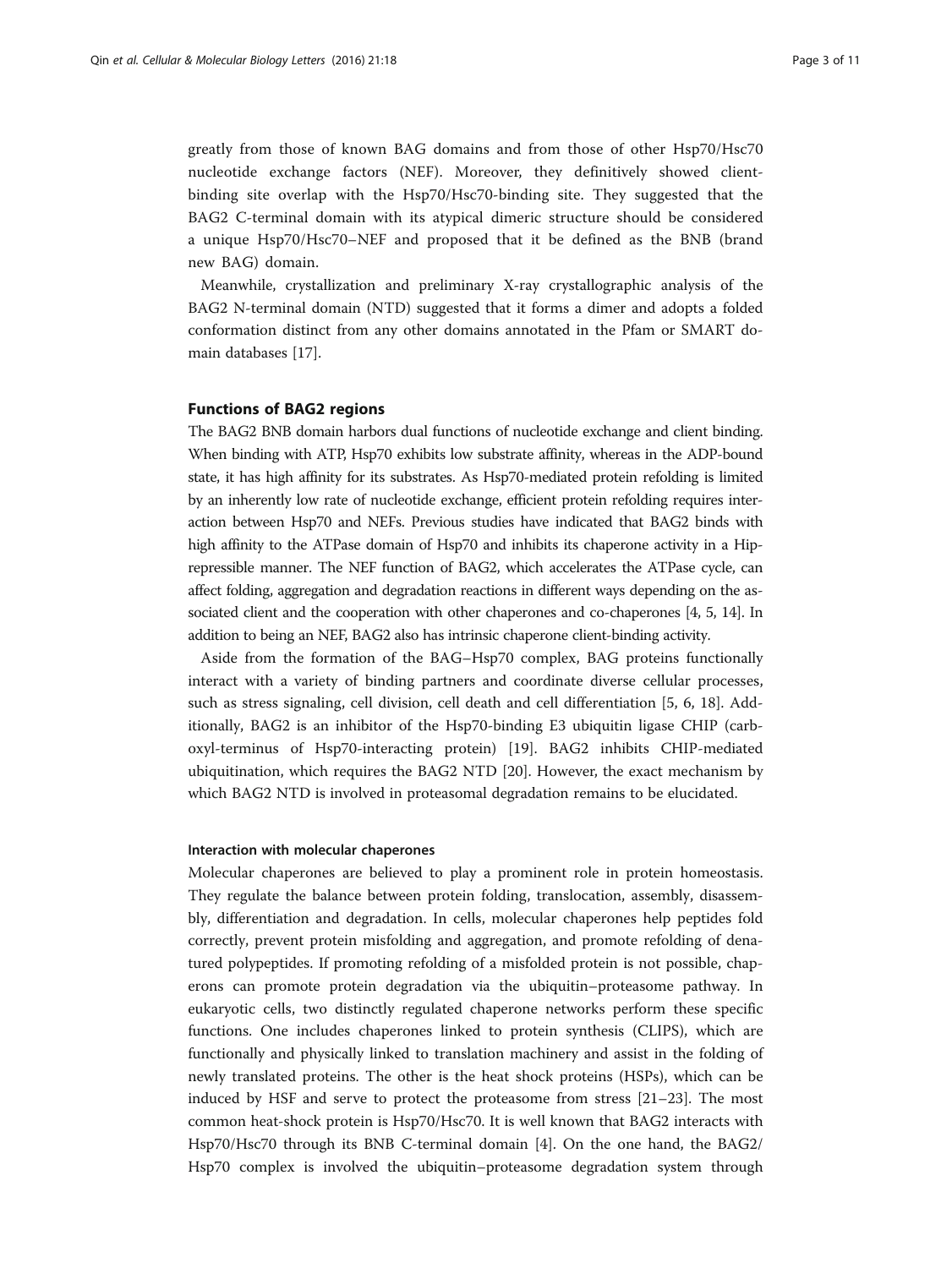inhibiting CHIP. On the other hand, the interaction between BAG2 and Hsp70/Hsc70 modulates Hsp70/Hsc70-mediated chaperone activity [[5\]](#page-8-0) (Fig. 2).

# Interaction with HSP70-binding E3 ubiquitin ligase CHIP

Two mechanisms are involved in protecting cells from damage induced by misfolded proteins, including molecular chaperones and the ubiquitin–proteasome system (UPS). Molecular chaperones help proteins fold correctly, while the UPS mainly facilitates misfolded protein degradation.

CHIP is an Hsp70-associated ubiquitin ligase that participates in the UPS by ubiquitinating misfolded proteins associated with cytoplasmic chaperones. There are at least two domains in CHIP: a u-box domain, which interacts with the ubiquitin-conjugating enzyme E2, and a TPR domain, which links to Hsp70 and Hsp90 [\[24](#page-8-0)–[26\]](#page-8-0). Previous studies addressed the BAG2 relationship to Hsp70-related ubiquitin ligase. BAG2 homologues are present in the genomes of organisms that have CHIP, but not in organisms like fungi that lack CHIP.

In vivo, BAG2 colocalizes with CHIP, especially within the endoplasmic reticulum [[14\]](#page-8-0). Using binding assays, Dai et al. [\[20](#page-8-0)] suggested that BAG2 associates with CHIP as part of a ternary complex with Hsc70. They also indicated that BAG2 is an efficient and specific inhibitor of CHIP-dependent ubiquitin ligase activity. Further investigation proved that BAG2 NTD inhibits the ubiquitin ligase activity of CHIP by abrogating CHIP/E2 cooperation and stimulates the chaperone-assisted maturation of CFTR [\[14](#page-8-0), [19](#page-8-0)]. Researchers held that this inhibitory activity is dependent on localizing to Hsp70-CHIP

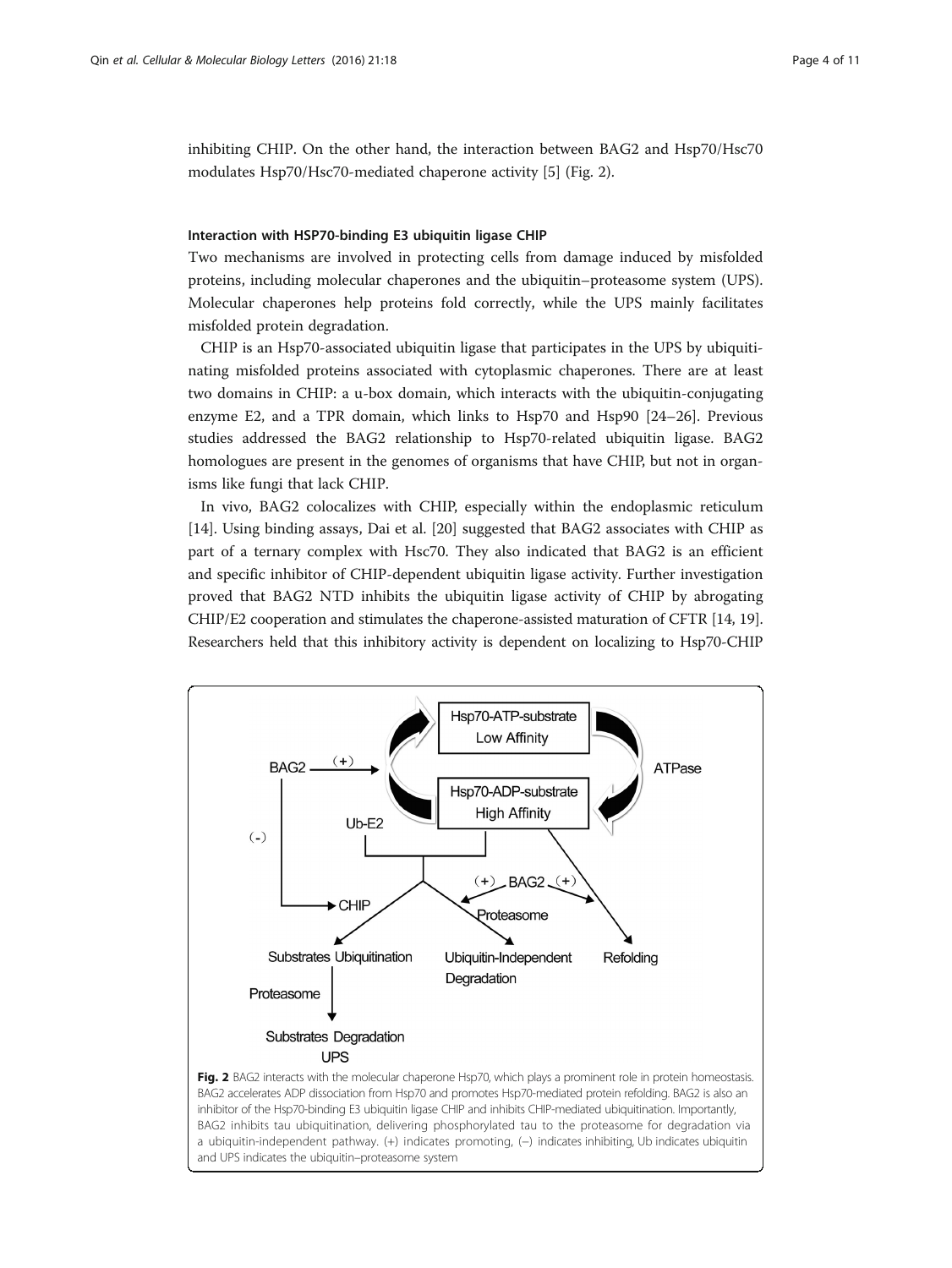chaperone complexes through the BAG2 BNB–Hsp70-NBD association. Given this, additional studies on the BAG2 NTD and full-length BAG2 are necessary to better understand their mechanisms and intracellular functions.

#### Interaction with other related proteins

BAG2 is phosphorylated by MAPK-activated protein (MAPKAP) kinase 2, which is known as a primary p38 MAPK substrate that mediates several p38 MAPK-dependent processes. This phosphorylation is part of a novel signaling pathway involved in the response to extracellular stresses.

MAPK cascades integrate and process various extracellular signals by phosphorylating substrates. Various stresses, endotoxins and cytokines can activate p38, whereupon it phosphorylates and regulates downstream protein kinases to modulate various intracellular processes. Using enrichment of phosphorylated proteins, fluorescent two-dimensional difference gel electrophoresis and mass spectrometric identification of proteins, Ueda et al. [\[27\]](#page-9-0) identified BAG2 as a candidate for targets of p38 MAPK-dependent phosphorylation in response to anisomycin treatment in HeLa cells. They confirmed that MAPKAP kinase 2 is required for phosphorylation of BAG2 in vitro and in vivo. They also provided definite evidence that Ser20, which is the starting point of the coiled-coil domain near the amino terminus of BAG2, is the site of phosphorylation by MAPKAPK-2. Thus, they proposed that the p38 MAPK–MAPKAP kinase 2–BAG2 phosphorylation cascade may be a novel signaling pathway for response to extracellular stress. Hsp90 associates with BAG2 [[28](#page-9-0)] and Hsp90 is required for ERK1/2 activation [\[29\]](#page-9-0). Previous studies showed that BAG2 overexpression reverses nicotine-induced tau phosphorylation, which is p38 dependent. This possibly occurs as a consequence of BAG2 inhibition of ERK1/2 via association with Hsp90 and/or via BAG2-mediated degradation of phosphorylated-tau as a consequence of BAG2 phosphorylation by p38/MAPKAPK2 [[30](#page-9-0)].

The BAG2 coiled coil domain functions in protein–protein interactions. Further investigation is required to determine if BAG2 interaction with other unidentified proteins through the coiled coil domain is regulated by phosphorylation of BAG2 within the complex.

## The relationship of BAG2 with diseases

BAG2 is involved in numerous diseases. Most previous studies on BAG2 emphasized its important role in cancer cell metastasis [\[8](#page-8-0)–[11](#page-8-0)]. Recently, a growing body of evidence has implicated it in the pathogenesis of neurodegenerative diseases. In this review, we summarize the currently known functions of BAG2 in cancer and neurodegenerative disorders.

#### BAG2 in cancer

Previous studies demonstrated that most of the BAG family proteins play important roles in the regulation of apoptosis, cell survival and the stress response. BAG1, BAG3, BAG4 and BAG6 have anti-apoptotic activities [[31](#page-9-0)–[35](#page-9-0)].

Using reverse transcription-polymerase chain reaction (RT-PCR), Wang et al. [[11](#page-8-0)] found that BAG2 was induced by proteasome inhibitors in cancer cell lines derived from different histology samples, including undifferentiated thyroid cancer, colon cancer, human fibrosarcoma, HeLa cervical cancer, breast cancer, ovarian cancer,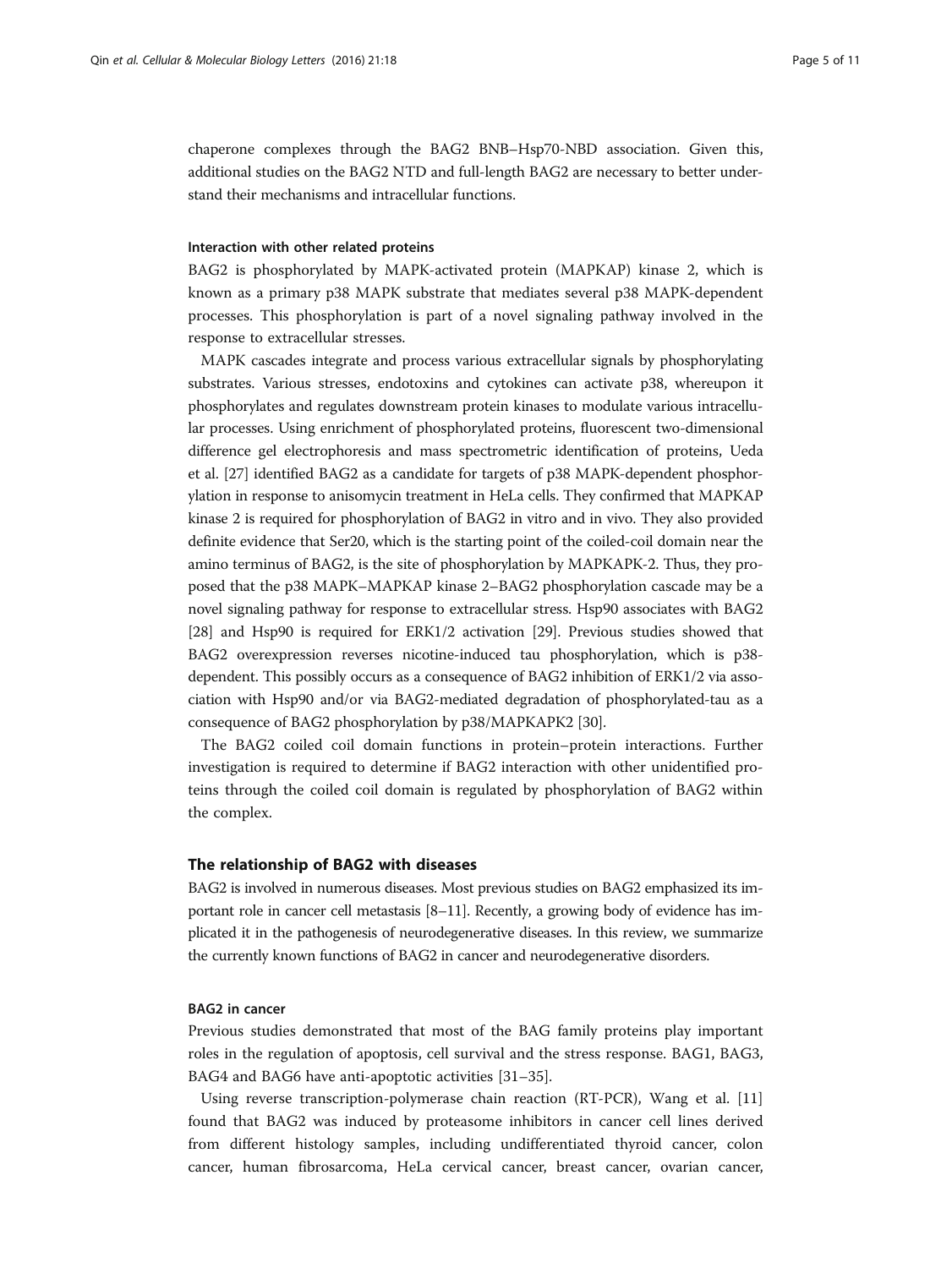pancreatic cancer, hepatic cancer, lung cancer, kidney cancer and SH-SY5Y neuroblastoma cell lines. Moreover, upregulation of BAG2 was more obvious in cells sensitive to proteasome inhibitors. As shown in their study, prevention of BAG2 upregulation, through the use of small interfering RNAs (siRNAs), inhibited the cytotoxicity induced by MG132. In the results, they suggested that BAG2 is a novel molecule induced by proteasome inhibition, which exhibits a pro-apoptotic property in response to proteasome inhibitors. However, the explicit mechanism of BAG2 gene transcriptional activation by proteasome inhibitors and how BAG2 promotes apoptosis still remain to be elucidated.

## BAG2 in Alzheimer's disease

Tau inclusions are classic hallmarks of many neurodegenerative diseases including Alzheimer's disease [\[36](#page-9-0)]. Though the exact regulatory mechanism underlying their formation is not clearly understood, tau accumulation in neurons as ubiquitinated filaments indicates a defect in tau protein triage within the tau pathway, where tau protein is assessed for refolding or degradation. In 2009, Carrettiero et al. [\[37](#page-9-0)] reported an elegant mechanism of tau degradation involving the co-chaperone BAG2. They explained that BAG2 exerts a prominent role in the maintenance of the neuronal cytoskeleton via proteasome-independent degradation of phosphorylated tau.

Interestingly, BAG2 also mediates cold-induced tau hyperphosphorylation [\[15](#page-8-0), [38](#page-9-0)]. It is conceivable that repression of BAG2 expression or activity by cold-sensitive pathways is a causal factor in the accumulation of cytotoxic hyperphosphorylated tau via restriction of BAG2-mediated clearance of cellular phosphorylated tau [[16\]](#page-8-0). Previous studies found that miR-128 is increased in the hippocampus in the Alzheimer's disease-affected brain [\[39](#page-9-0)]. Carrettiero et al. found that cellular levels of BAG2 are directly under the physiological control of miR-128a [[40](#page-9-0), [41\]](#page-9-0). These findings suggest that downregulation of BAG2 by miR-128a leads to shunting of tau degradation toward the less efficient ubiquitin-dependent pathway, and the resulting decreased strength of BAG2-mediated tau degradation pathways [\[42](#page-9-0)] could confer risk for neurodegeneration [\[37](#page-9-0)].

It has been suggested that polyphenol compounds, including curcumin, (−)-epigallocatechin-3-gallate (EGCG) and resveratrol, have the potential to prevent Alzheimer's disease pathology due to their anti-amyloidogenic, anti-oxidative and anti-inflammatory properties [\[43\]](#page-9-0). Recently, researchers studied the underlying molecular mechanisms by which these polyphenol compounds may protect against Alzheimer's disease-associated tau pathology [\[44\]](#page-9-0). Their results showed that primary rat cortical neurons treated with polyphenols at different concentrations significantly upregulated the levels of BAG2, a potential endogenous regulator of tau. Additionally, they suggest a potential benefit conferred by the use of the polyphenol curcumin against Alzheimer's disease-associated tau pathology, possibly through upregulating levels of the anti-tau co-chaperone BAG2.

Recent studies indicate that BAG2 expression is negatively regulated by NF-kB signaling [[45\]](#page-9-0) and c-Myc [\[46\]](#page-9-0). Inhibition of NF-kB by JSH-23, curcumin or MG132 upregulates BAG2 expression, and overexpression of BAG2 contributes to the shift of  $A\beta_{1-42}$ from neurotrophic to neurotoxic [[44\]](#page-9-0). Further research on the NF-kB–BAG2– $\beta$ axis may offer novel insight into the pathogenesis of Alzheimer's disease.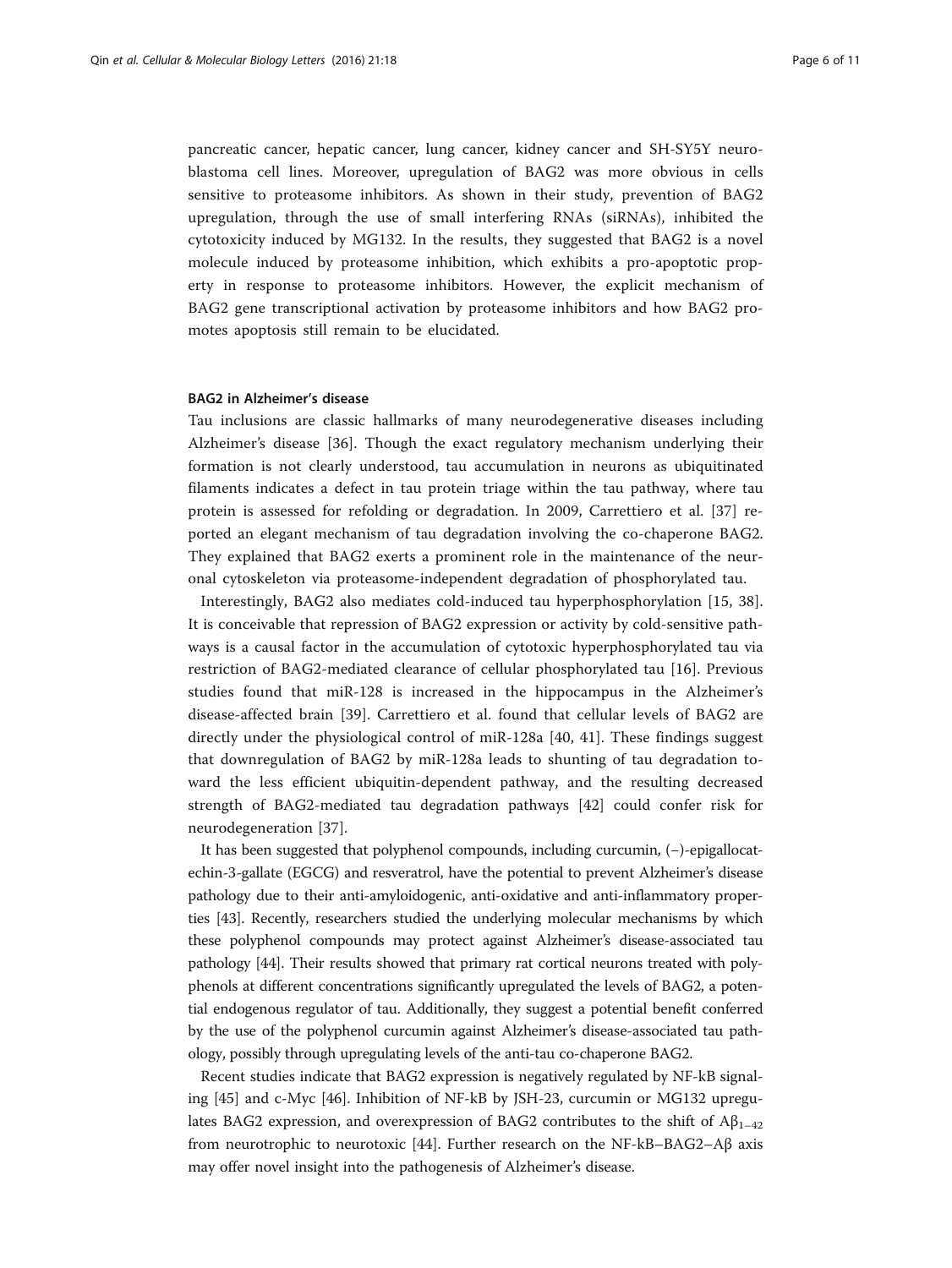#### BAG2 in Parkinson's disease

Parkinson's disease, a progressive neurodegenerative disorder, is characterized by progressive degeneration of dopaminergic neurons and the formation of Lewy bodies, mainly in the substantia nigra pars compacta (SNpc) [\[47, 48\]](#page-9-0). With increasing awareness of the importance of genetic factors involved in Parkinson's disease, attention has focused on the role of several identified genes that lead to a hereditary parkinsonian disorder.

PINK1 is the second most common pathogenic gene associated with autosomal recessive, early onset Parkinson's disease [[49\]](#page-9-0). Previous work revealed that the interaction of PINK1 with other proteins, including Parkin [[50\]](#page-9-0), DJ-1 [[51\]](#page-9-0), Cdc37/Hsp90 complex [[52\]](#page-9-0), HtrA2 [[53](#page-9-0)], TRAP1 [[54\]](#page-9-0) and BAG5 [\[55\]](#page-9-0) might contribute to the pathogenesis of the disease. These data prompt the question of whether BAG2 also interacts with PINK1, a Parkinson's disease-related protein. Through co-immunoprecipitation and GST pull down assays, Che et al. [[56\]](#page-9-0) revealed that BAG2 directly binds and stabilizes both wild-type PINK1 and the R492X PINK1 mutation by decreasing their ubiquitination. They identified a direct interaction between BAG2 and PINK1, and showed that BAG2 regulates the level of PINK1 via the UPS.

Studies in Drosophila models of Parkinson's disease demonstrated that Parkin and PINK1 function in a common pathway that regulates mitochondrial quality control [\[57](#page-9-0), [58](#page-9-0)]. Further investigation found that stabilization of PINK1 by BAG2 triggers Parkin-mediated mitophagy and protects neurons against 1-methyl-4-phenylpyridinium-induced oxidative stress in an in vitro cell model of Parkinson's disease. Collectively, these findings indicate that BAG2 is an upstream regulator of the PINK1/PARKIN signaling pathway, suggesting that BAG2 may play an important role in the pathogenesis of PD [[59](#page-9-0)].

BAG5 was identified as a gene that is upregulated in dopaminergic neurons following medial forebrain bundle transfection. BAG5 was also found to function as a proapoptotic factor enhancing dopaminergic neuron degeneration via suppression of the E3 ligase activity of parkin [\[60,](#page-9-0) [61\]](#page-10-0). It is unclear whether other members of the BAG family possess similar functions and therefore the relationship of BAG2 and dopaminergic neuron degeneration is still poorly understood.

#### BAG2 in spinocerebellar ataxia type-3

Spinocerebellar ataxia type-3 (SCA3) is the most common dominantly inherited ataxia in the world. It is characterized by a pathological, unstable cytosine–adenine–guanine trinucleotide repeat expansion in the translated region of ATXN3 [[62](#page-10-0), [63](#page-10-0)]. The translated polyglutamine tract located at ataxin3 is aggregated in degenerated neurons, leading to the dysfunction and degeneration of specific neuronal subpopulations [[64](#page-10-0)]. In the study of upstream proteins in the UPS of ataxin3-80Q, a kind of pathogenic protein of SCA3, researchers found that BAG2 co-localizes with ataxin3-80Q in vivo and prevents the degradation of ataxin3-80Q via the UPS. Therefore, they suggested that BAG2 is the upstream protein of pathogenic ataxin3–80Q, which proved that it has important roles in neurodegenerative diseases [\[65\]](#page-10-0).

# Conclusions and future perspectives

Overall, BAG2 shares similar molecular structure and function with other BAG family members, but it possesses some unique features. It interacts with several proteins that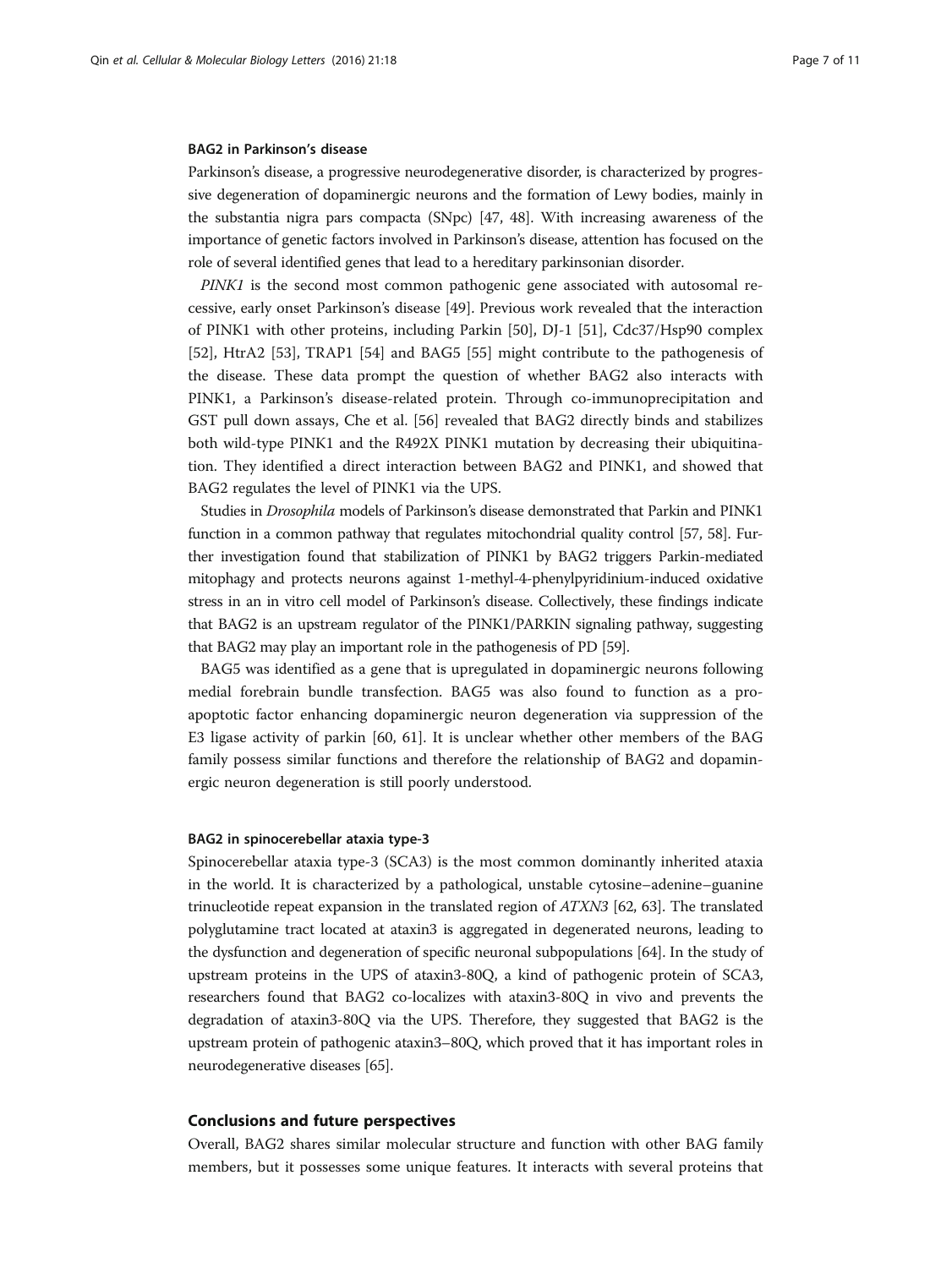

are involved in many molecular pathways regulating diverse biological and pathological processes (Fig. 3). Though many molecular details of these processes remain to be discovered, previous research proved that BAG2 interacts with Hsp70/Hsc70, which further modulates Hsp70-mediated chaperone activity, and inhibits CHIP-dependent ubiquitin ligase activity. Moreover, BAG2 has been identified as a primary substrate of p38 MAPK, mediating several p38 MAPK-dependent processes.

A number of studies of tumor cell lines of different origin have shown that BAG2 influences cell survival and exhibits a pro-apoptotic property. More importantly, recent findings suggest that BAG2 takes part in the aggregation of aberrant proteins through chaperone-mediated refolding and ubiquitin–proteasome degradation pathways. It has potentially significant roles in neurodegenerative disease pathogenesis. For example, BAG2 delivers tau to the proteasome for ubiquitin-independent degradation, and stabilizes both PINK1 and pathogenic ataxin3-80Q by decreasing its ubiquitination. Further research on BAG2-related molecular pathways may give additional insight into the pathogenesis of numerous diseases and help to devise future strategies for diagnosis and treatment.

#### **Abbreviations**

BAG: Bcl2-associated athanogene; BNB: Brand new BAG; CHIP: Carboxyl-terminus of Hsp70-interacting protein; CLIPS: Chaperones linked to protein synthesis; EGCG: (−)-Epigallocatechin-3-gallate; HSPs: Heat shock proteins; MAPKAP: MAPK-activated protein; NBD: Nucleotide-binding domain; NEF: Nucleotide exchange factor; NTD: N-terminal domain; SCA3: Spinocerebellar ataxia type-3; siRNAs: Small interfering RNAs; UPS: Ubiquitin–proteasome system

#### Acknowledgements

We would like to thank Nicholas DeKorver for proofreading this paper.

#### Funding

This study was supported by grants from the Major State Basic Research Development Program of China (the 973 Program; grant: 2011CB510001); the National Natural Science Foundation of China (grants: 81200870, 81000542, 8137405, 81430023, 81130021, 81361120404).

#### Availability of data and material

The dataset supporting the conclusions of this article is included within the literature it reviewed.

#### Authors' contributions

LIXIA QIN reviewed the literature and wrote the manuscript. QIAN ZHENG was a contributor in reviewing the literature. JIFENG GUO and HAINAN ZHANG contributed to the conception of our review. All authors read and approved the final manuscript.

#### Competing interests

The authors declare that they have no competing interests.

#### Consent for publication

Not applicable.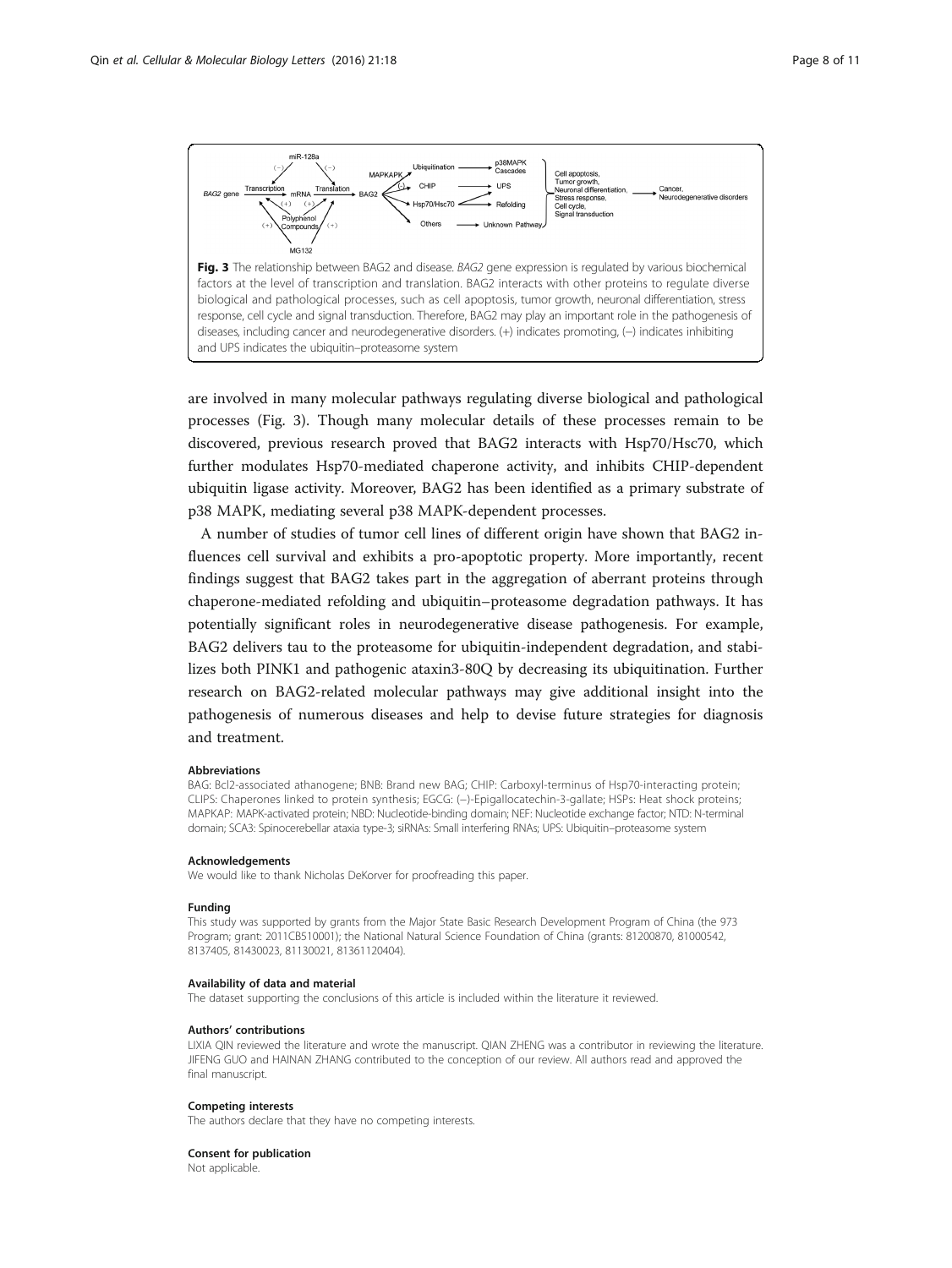#### <span id="page-8-0"></span>Ethics approval and consent to participate

Not applicable.

#### Author details

<sup>1</sup>Department of Neurology, The Second Xiangya Hospital, Central South University, Changsha, China. <sup>2</sup>Department of Neurology, Xiangya Hospital, Central South University, Changsha, China.

Received: 4 July 2016 Accepted: 10 September 2016 Published online: 20 September 2016

#### References

- 1. Takayama S, Sato T, Krajewski S, Kochel K, Irie S, Millan JA, et al. Cloning and functional analysis of BAG-1: a novel Bcl-2-binding protein with anti-cell death activity. Cell. 1995;80:279–84.
- 2. Lee JH, Takahashi T, Yasuhara N, Inazawa J, Kamada S, Tsujimoto Y. Bis, a Bcl-2-binding protein that synergizes with Bcl-2 in preventing cell death. Oncogene. 1999;18:6183–90.
- 3. Brive L, Takayama S, Briknarová K, Homma S, Ishida SK, Reed JC, et al. The carboxyl-terminal lobe of Hsc70 ATPase domain is sufficient for binding to BAG1. Biochem Biophys Res Commun. 2001;289:1099–105.
- 4. Kabbage M, Dickman MB. The BAG proteins: a ubiquitous family of chaperone regulators. Cell Mol Life Sci. 2008; 65:1390–402. doi:[10.1007/s00018-008-7535-2](http://dx.doi.org/10.1007/s00018-008-7535-2).
- 5. Takayama S, Xie Z, Reed JC. An evolutionarily conserved family of Hsp70/Hsc70 molecular chaperone regulators. J Biol Chem. 1999;274:781–6.
- 6. Takayama S, Reed JC. Molecular chaperone targeting and regulation by BAG family proteins. Nat Cell Biol. 2001;3: E237–41.
- 7. Doong H, Vrailas A, Kohn EC. What's in the 'BAG'? A functional domain analysis of the BAG-family proteins. Cancer Lett. 2002;188:25–32.
- 8. Slater AA, Alokail M, Gentle D, Yao M, Kovacs G, Maher ER, et al. DNA methylation profiling distinguishes histological subtypes of renal cell carcinoma. Epigenetics. 2013;8:252–67. doi[:10.4161/epi.23817.](http://dx.doi.org/10.4161/epi.23817)
- 9. Klopflesch R, Meyer A, Lenze D, Hummel M, Gruber AD. Canine cutaneous peripheral nerve sheath tumours versus fibrosarcomas can be differentiated by neuroectodermal marker genes in their transcriptome. J Comp Pathol. 2013;148:197–205. doi:[10.1016/j.jcpa.2012.06.004](http://dx.doi.org/10.1016/j.jcpa.2012.06.004).
- 10. Asperger A, Renner C, Menzel M, Gebhardt R, Meixensberger J, Gaunitz F. Identification of factors involved in the anti-tumor activity of carnosine on glioblastomas using a proteomics approach. Cancer Invest. 2011;29:272–81. doi:[10.3109/07357907.2010.550666.](http://dx.doi.org/10.3109/07357907.2010.550666)
- 11. Wang HQ, Zhang HY, Hao FJ, Meng X, Guan Y, Du ZX. Induction of BAG2 protein during proteasome inhibitor-induced apoptosis in thyroid carcinoma cells. Br J Pharmacol. 2008;155:655–60. doi:[10.1038/bjp.](http://dx.doi.org/10.1038/bjp.2008.302) [2008.302](http://dx.doi.org/10.1038/bjp.2008.302).
- 12. Li S, Banck M, Mujtaba S, Zhou MM, Sugrue MM, Walsh MJ. p53-induced growth arrest is regulated by the mitochondrial SirT3 deacetylase. PLoS One. 2010;5, e10486. doi[:10.1371/journal.pone.0010486.](http://dx.doi.org/10.1371/journal.pone.0010486)
- 13. Saxena A, Banasavadi-Siddegowda YK, Fan Y, Bhattacharya S, Roy G, Giovannucci DR, Frizzell RA, et al. Human heat shock protein 105/110 kDa (Hsp105/110) regulates biogenesis and quality control of misfolded cystic fibrosis transmembrane conductance regulator at multiple levels. J Biol Chem. 2012;287:19158–70. doi[:10.1074/jbc.M111.](http://dx.doi.org/10.1074/jbc.M111.297580) [297580](http://dx.doi.org/10.1074/jbc.M111.297580).
- 14. Xu Z, Page RC, Gomes MM, Kohli E, Nix JC, Herr AB, et al. Structural basis of nucleotide exchange and client binding by the Hsp70 cochaperone Bag2. Nat Struct Mol Biol. 2008;15:1309–17. doi:[10.1038/nsmb.1518](http://dx.doi.org/10.1038/nsmb.1518).
- 15. de Paula CA, Santiago FE, de Oliveira AS, Oliveira FA, Almeida MC, Carrettiero DC. The co-chaperone BAG2 mediates cold-induced accumulation of phosphorylated tau in SH-SY5Y Cells. Cell Mol Neurobiol. 2015;36:593–602. doi:[10.1007/s10571-015-0239-x](http://dx.doi.org/10.1007/s10571-015-0239-x).
- 16. Sondermann H, Scheufler C, Schneider C, Hohfeld J, Hartl FU, Moarefi I. Structure of a Bag/Hsc70 complex: convergent functional evolution of Hsp70 nucleotide exchange factors. Science. 2001;291:1553–7.
- 17. Page RC, Xu Z, Amick J, Nix JC, Misra S. Crystallization and preliminary X-ray crystallographic analysis of the Bag2 amino-terminal domain from Mus musculus. Acta Crystallogr Sect F: Struct Biol Cryst Commun. 2012;68:647–51. doi:[10.1107/S1744309112013267.](http://dx.doi.org/10.1107/S1744309112013267)
- 18. Takayama S, Bimston DN, Matsuzawa S, Freeman BC, Aime-Sempe C, Xie Z, et al. BAG-1 modulates the chaperone activity of Hsp70Hsc70. EMBO J. 1997;16:4887–96.
- 19. Arndt V, Daniel C, Nastainczyk W, Alberti S, Höhfeld J. BAG-2 acts as an inhibitor of the chaperone-associated ubiquitin ligase CHIP. Mol Biol Cell. 2005;16:5891–900.
- 20. Dai Q, Qian SB, Li HH, McDonough H, Borchers C, Huang D, et al. Regulation of the cytoplasmic quality control protein degradation pathway by BAG2. J Bio Chemi. 2005;280:38673–81.
- 21. Albanèse V, Yam AY, Baughman J, Parnot C, Frydman J. Systems analyses reveal two chaperone networks with distinct functions in eukaryotic cells. Cell. 2006;124:75–88.
- 22. Haslbeck M, Franzmann T, Weinfurtner D, Buchner J. Some like it hot: the structure and function of small heat-shock proteins. Nat Struct Mol Biol. 2005;12:842–6.
- 23. Chen B, Retzlaff M, Roos T, Frydman J. Cellular strategies of protein quality control. Cold Spring Harb Perspect Biol. 2011;3:a004374. doi[:10.1101/cshperspect.a004374](http://dx.doi.org/10.1101/cshperspect.a004374).
- 24. Jiang J, Ballinger CA, Wu Y, Dai Q, Cyr DM, Höhfeld J, et al. CHIP is a U-box-dependent E3 ubiquitin ligase: identification of Hsc70 as a target for ubiquitylation. J Biol Chem. 2001;276:42938–44.
- 25. Ballinger CA, Connell P, Wu Y, Hu Z, Thompson LJ, Yin LY, et al. Identification of CHIP, a novel tetratricopeptide repeat-containing protein that interacts with heat shock proteins and negatively regulates chaperone functions. Mol Cell Biol. 1999;19:4535–45.
- 26. Connell P, Ballinger CA, Jiang J, Wu Y, Thompson LJ, Höhfeld J, et al. The co-chaperone CHIP regulates protein triage decisions mediated by heat-shock proteins. Nat Cell Biol. 2001;3:93–6.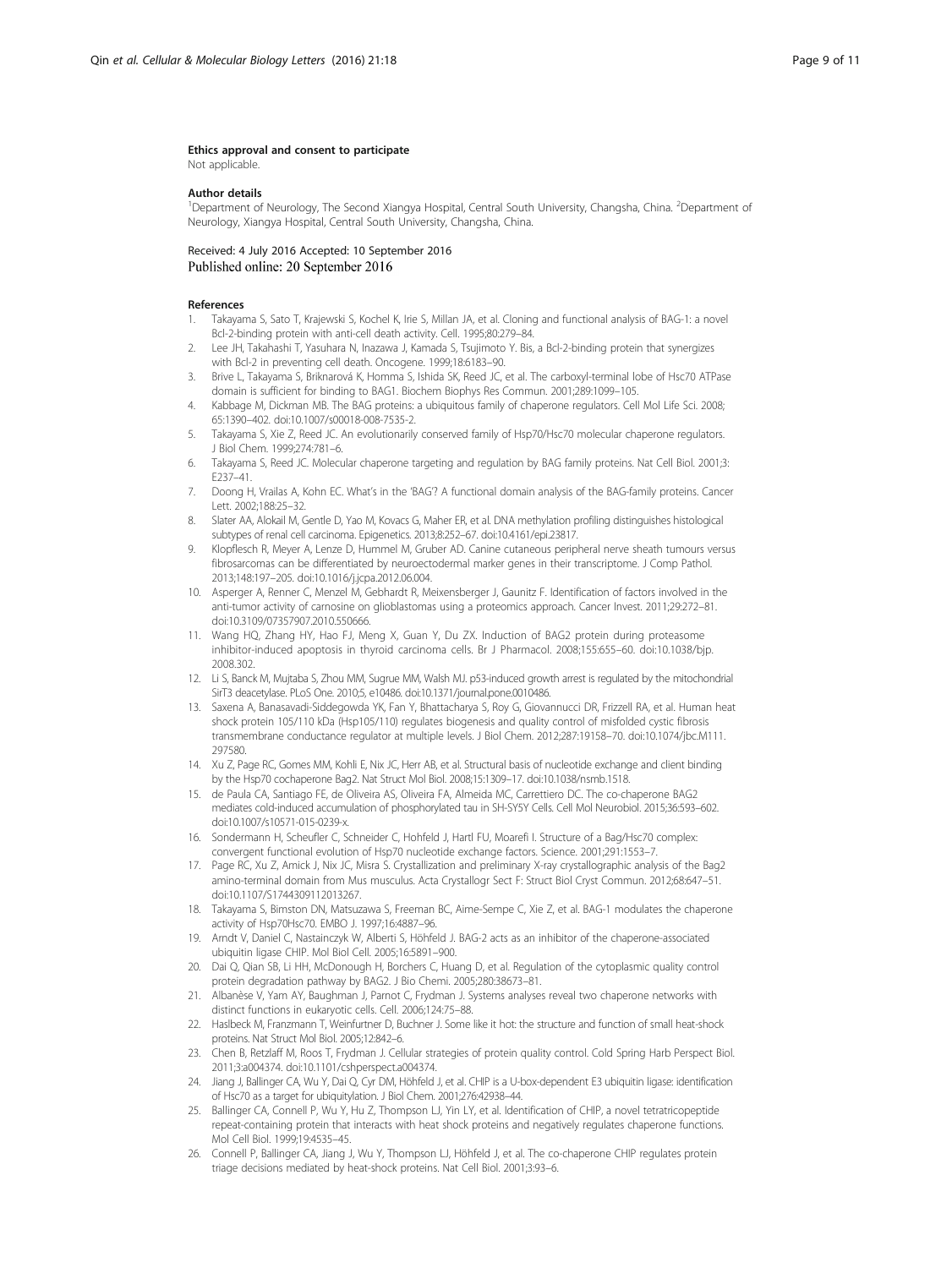- <span id="page-9-0"></span>27. Ueda K, Kosako H, Fukui Y, Hattori S. Proteomic identification of Bcl2-associated athanogene 2 as a novel MAPKactivated protein kinase 2 substrate. J Biol Chem. 2004;279:41815–21.
- 28. Gano JJ, Simon JA. A proteomic investigation of ligand-dependent HSP90 complexes reveals CHORDC1 as a novel ADP-dependent HSP90-interacting protein. Mol Cell Proteomics. 2010;9:255–70. doi[:10.1074/mcp.M900261-MCP200](http://dx.doi.org/10.1074/mcp.M900261-MCP200).
- 29. Sétáló Jr G, Singh M, Guan X, Toran-Allerand CD. Estradiol-induced phosphorylation of ERK1/2 in explants of the mouse cerebral cortex: the roles of heatshock protein 90 (Hsp90) and MEK2. J Neurobiol. 2002;50:1–12.
- 30. de Oliveira AS, Santiago FE, Balioni LF, Ferrari Mde F, Almeida M, Carrettiero DC. BAG2 expression dictates a functional intracellular switch between the p38-dependent effects of nicotine on tau phosphorylation levels via the α7 nicotinic receptor. Exp Neurol. 2016;275:69–77. doi[:10.1016/j.expneurol.2015.10.005.](http://dx.doi.org/10.1016/j.expneurol.2015.10.005)
- 31. Kudoh M, Knee DA, Takayama S, Reed JC. Bag1 proteins regulate growth and survival of ZR-75-1 human breast cancer cells. Cancer Res. 2002;6:1904–9.
- 32. Romano MF, Festa M, Pagliuca G, Lerose R, Bisogni R, Chiurazzi F, et al. BAG3 protein controls B-chronic lymphocytic leukaemia cell apoptosis. Cell Death Differ. 2003;10:383–5.
- 33. Bruchmann A, Roller C, Walther TV, Schäfer G, Lehmusvaara S, Visakorpi T, et al. Bcl-2 associated athanogene 5 (Bag5) is overexpressed in prostate cancer and inhibits ER-stress induced apoptosis. BMC Cancer. 2013;13:96. doi:[10.1186/1471-2407-13-96](http://dx.doi.org/10.1186/1471-2407-13-96).
- 34. Tschopp J, Martinon F, Hofmann K. Apoptosis: Silencing the death receptors. Curr Biol. 1999;9:R381–4.
- 35. Binici J, Koch J. BAG-6, a jack of all trades in health and disease. Cell Mol Life Sci. 2014;71:1829–37.
- 36. Fontaine SN, Sabbagh JJ, Baker J, Martinez-Licha CR, Darling A, Dickey CA. Cellular factors modulating the mechanism of tau protein aggregation. Cell Mol Life Sci. 2015;72:1863–679. doi:[10.1007/s00018-015-1839-9](http://dx.doi.org/10.1007/s00018-015-1839-9).
- 37. Carrettiero DC, Hernandez I, Neveu P, Papagiannakopoulos T, Kosik KS. The cochaperone BAG2 sweeps paired helical filament- insoluble tau from the microtubule. J Neurosci. 2009;29:2151–61. doi[:10.1523/](http://dx.doi.org/10.1523/JNEUROSCI.4660-08.2009) [JNEUROSCI.4660-08.2009.](http://dx.doi.org/10.1523/JNEUROSCI.4660-08.2009)
- 38. Carrettiero DC, Santiago FE, Motzko-Soares ACP, Almeida MC. Temperature and toxic Tau in Alzheimer's disease: new insights. Temperature. 2016;2:491–8. doi[:10.1080/23328940.2015.1096438](http://dx.doi.org/10.1080/23328940.2015.1096438).
- 39. Lukiw WJ. Micro-RNA speciation in fetal, adult and Alzheimer's disease hippocampus. Neuroreport. 2007;18:297–300.
- 40. Krek A, Grün D, Poy MN, Wolf R, Rosenberg L, Epstein EJ, et al. Combinatorial microRNA target predictions. Nat Genet. 2005;37:495–500.
- 41. Grimson A, Farh KK, Johnston WK, Garrett-Engele P, Lim LP, Bartel DP. MicroRNA targeting specificity in mammals: determinants beyond seed pairing. Mol Cell. 2007;27:91–105.
- 42. Dickey CA, Yue M, Lin WL, Dickson DW, Dunmore JH, Lee WC, et al. Deletion of the ubiquitin ligase CHIP leads to the accumulation, but not the aggregation, of both endogenous phospho- and caspase-3-cleaved tau species. J Neurosci. 2006;26:6985–96.
- 43. Kim J, Lee HJ, Lee KW. Naturally occurring phytochemicals for the prevention of Alzheimer's disease. J Neurochem. 2010;112:1415–30. doi[:10.1111/j.1471-4159.2009.06562.x](http://dx.doi.org/10.1111/j.1471-4159.2009.06562.x).
- 44. Patil SP, Tran N, Geekiyanage H, Liu L, Chan C. Curcumin-induced upregulation of the anti-tau cochaperone BAG2 in primary rat cortical neurons. Neurosci Lett. 2013;554:121–5. doi:[10.1016/j.neulet.2013.09.008.](http://dx.doi.org/10.1016/j.neulet.2013.09.008)
- 45. Santiago FE, Almeida MC, Carrettiero DC. BAG2 is repressed by NF-kB signaling, and its overexpression is sufficient to shift Aβ1-42 from neurotrophic to neurotoxic in undifferentiated SH-SY5Y neuroblastoma. J Mol Neurosci. 2015; 57:83–9. doi[:10.1007/s12031-015-0579-5](http://dx.doi.org/10.1007/s12031-015-0579-5).
- 46. Zhang J, Lou X, Yang S, He S, Yang L, Liu M, et al. BAG2 is a target of the c-Myc gene and is involved in cellular senescence via the p21(CIP1) pathway. Cancer Lett. 2012;318:34–41. doi:[10.1016/j.canlet.2011.11.033.](http://dx.doi.org/10.1016/j.canlet.2011.11.033)
- 47. Halliday GM, McCann H. The progression of pathology in Parkinson's disease. Ann N Y Acad Sci. 2010;1184:188–95. doi:[10.1111/j.1749-6632.2009.05118.x](http://dx.doi.org/10.1111/j.1749-6632.2009.05118.x).
- 48. Halliday G, Hely M, Reid W, Morris J. The progression of pathology in longitudinally followed patients with Parkinson's disease. Acta Neuropathol. 2008;115:409–15. doi[:10.1007/s00401-008-0344-8](http://dx.doi.org/10.1007/s00401-008-0344-8).
- 49. Bonifati V, Rohé CF, Breedveld GJ, Fabrizio E, De Mari M, Tassorelli C, et al. Early-onset parkinsonism associated with PINK1 mutations: frequency, genotypes, and phenotypes. Neurology. 2005;65:87–95.
- 50. Park J, Lee SB, Lee S, Kim Y, Song S, Kim S, et al. Mitochondrial dysfunction in Drosophila PINK1 mutants is complemented by parkin. Nature. 2006;441:1157–61.
- 51. Tang B, Xiong H, Sun P, Zhang Y, Wang D, Hu Z, et al. Association of PINK1 and DJ-1 confers digenic inheritance of early-onset Parkinson's disease. Hum Mol Genet. 2006;15:1816–25.
- 52. Weihofen A, Ostaszewski B, Minami Y, Selkoe DJ. Pink1 Parkinson mutations, the Cdc37/Hsp90 chaperones and Parkin all influence the maturation or subcellular distribution of Pink1. Hum Mol Genet. 2008;17:602–16.
- 53. Plun-Favreau H, Klupsch K, Moisoi N, Gandhi S, Kjaer S, Frith D, et al. The mitochondrial protease HtrA2 is regulated by Parkinson's disease-associated kinase PINK1. Nat Cell Biol. 2007;9:1243–52.
- 54. Pridgeon JW, Olzmann JA, Chin LS, Li L. PINK1 protects against oxidative stress by phosphorylating mitochondrial chaperone TRAP1. PLoS Biol. 2007;5, e172.
- 55. Wang X, Guo J, Fei E, Mu Y, He S, Che X, et al. BAG5 protects against mitochondrial oxidative damage through regulating PINK1 degradation. PLoS One. 2014;9, e86276.
- 56. Che X, Tang B, Wang X, Chen D, Yan X, Jiang H, et al. The BAG2 protein stabilises PINK1 by decreasing its ubiquitination. Biochem Biophys Res Commun. 2013;441:488–92. doi:[10.1016/j.bbrc.2013.10.086.](http://dx.doi.org/10.1016/j.bbrc.2013.10.086)
- 57. Park J, Lee SB, Lee S, Kim Y, Song S, Kim S, et al. Mitochondrial dysfunction in Drosophila PINK1 mutants is complemented by parkin. Nature. 2006;7097:1157–61.
- 58. Clark IE, Dodson MW, Jiang C, Cao JH, Huh JR, Seol JH, et al. Drosophila pink1 is required for mitochondrial function and interacts genetically with parkin. Nature. 2006;7097:1162–6.
- 59. Qu D, Hage A, Don-Carolis K, Huang E, Joselin A, Safarpour F, et al. BAG2 gene-mediated regulation of PINK1 protein is critical for mitochondrial translocation of PARKIN and neuronal survival. J Biol Chem. 2015;51:30441–52. doi:[10.1074/jbc.M115.677815](http://dx.doi.org/10.1074/jbc.M115.677815).
- 60. Kalia SK, Lee S, Smith PD, Liu L, Crocker SJ, Thorarinsdottir TE, et al. BAG5 inhibits parkin and enhances dopaminergic neuron degeneration. Neuron. 2004;44:931–45.